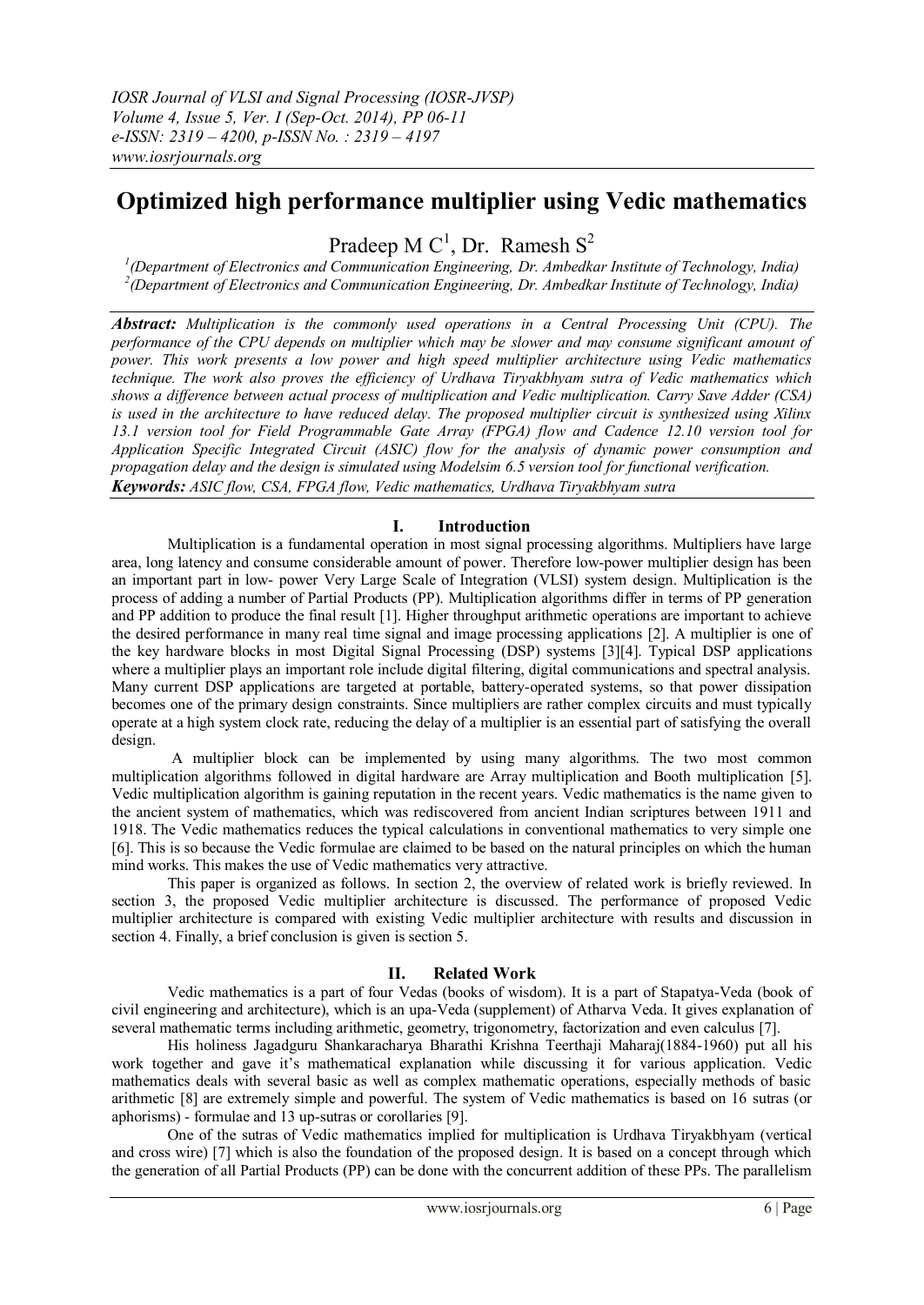in generation of PPs and their summation is obtained by vertical and cross wire multiplication and addition. According to this algorithm a 4×4 bit multiplication can be carried out in the following way.

1) Firstly least significant bits are multiplied which gives the Least Significant Bit (LSB) of the product (vertical).

2) Then, the LSB of the multiplicand is multiplied with the next higher bit of the multiplier and added with the product of LSB of multiplier and next higher bit of the multiplicand (cross wire). The sum gives second bit of the product and the carry is added in the output of the next stage sum obtained by the cross wire and vertical multiplication and addition of three bits of two numbers from least significant position.

3) Next, all the four bits are processed with cross wire multiplication and addition to give the sum and carry. The sum is the corresponding bit of the product and the carry is again added to the next stage multiplication and addition of three bits except the LSB.

4) The same operation continues until the multiplication of two most significant bits to give the Most Significant Bit (MSB) of the product.

An illustration is given with the help of line diagrams in Fig.1.



**Figure.1:** Multiplication of 1234×1234= 1522756 by urdhava tiryakbhyam sutra with line diagram.

The beauty of Vedic multiplier is that here Partial Product Generation (PPG) and additions are done concurrently. Hence, it is well adapted to parallel processing. This feature makes it more attractive for binary multiplications. This, in turn, reduces delay. One such Vedic multiplier was proposed in [10]. The architecture of n×n multiplier proposed in [10] using Vedic mathematics is shown in Fig.2. To get final product, one n-bit Carry Save Adder (CSA), one (n+1)-bit binary adder and one n-bit binary adder are used. In this referred paper, the n-bit CSA is used to add three n-bit operands, i.e. concatenated n-bit  $((n/2)$  zeros & most significant  $(n/2)$ output bits of right hand most of  $n \times n$  multiplier module) as shown in Fig.2 and two n-bit operands we get from the output of two middle  $n \times n$  multiplier modules. It may be noted that the outputs of the CSA (sum and carry) are fed into a  $(n+1)$ -bit binary adder to generate  $(n+1)$ -bit sum, as desired.

It may be reiterated the fact that the first  $[(n/2)-1]$  to 0-bit final product is directly obtained from rightmost n×n multiplier module. Next  $[(n/2)$  to  $(n-1)]$ -bit is obtained from least significant  $(n/2)$ -bits of  $(n+1)$ bit sum obtained from the (n+1)-bit binary adder. Finally, as shown in Fig.2, the n-bit output of the left most n×n multiplier module and concatenated n-bits  $(((n/2)-1)$  zeros & the most significant three bits of  $(n+1)$ -bit sum) are fed into an n-bit binary adder. The sum produced by n-bit binary adder gives the remaining [(2n-1) to n]-bit final products. The referred Vedic multiplier can be used to reduce delay.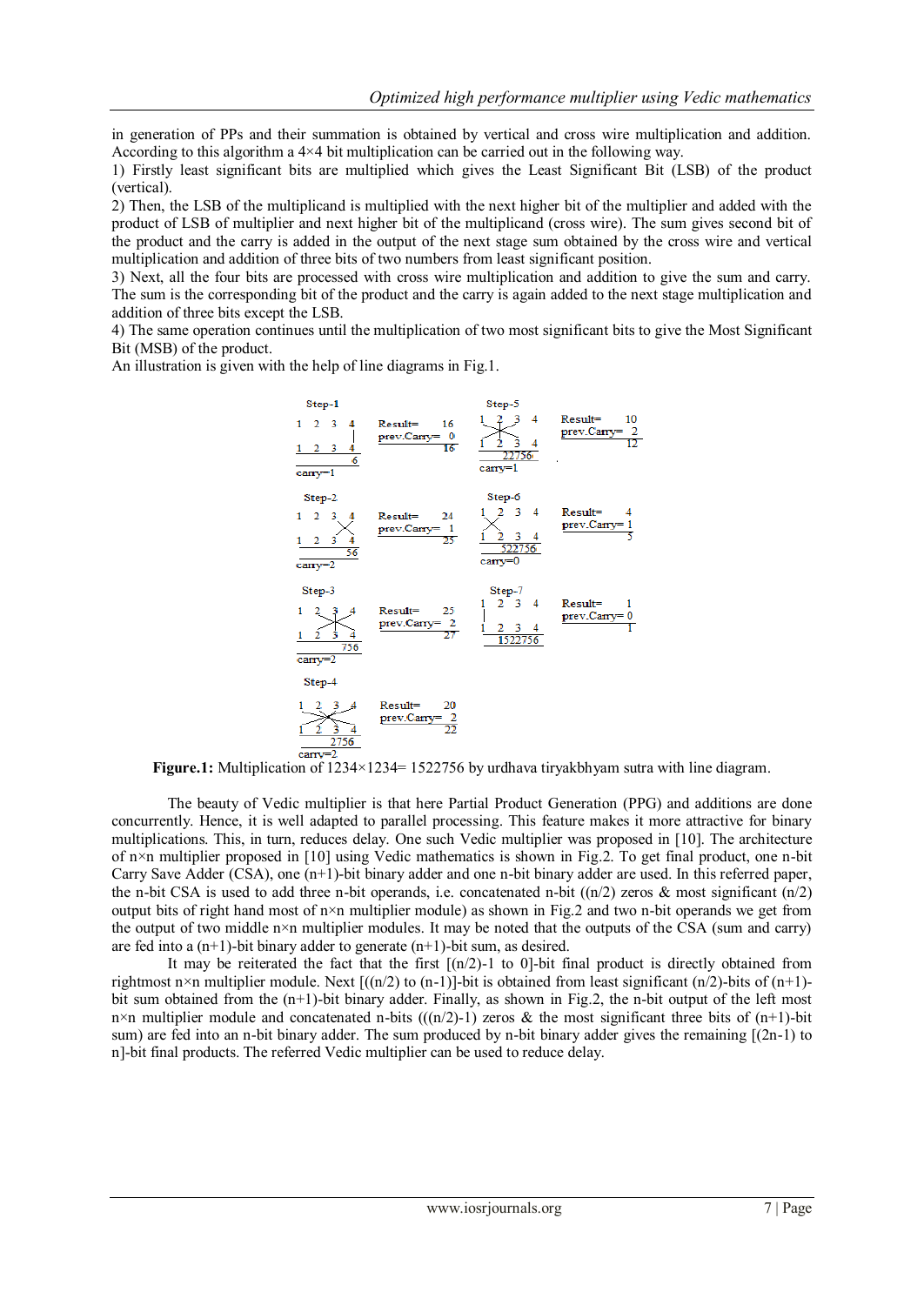

**Figure.2:** Block diagram of multiplier architecture proposed in [10].

# **III. Proposed Vedic Multiplier Architecture**

The proposed Vedic multiplier is designed using Urdhava Tiryakbhyam sutra. The Partial Products (PP) of multiplier using Urdhava Tiryakbhyam sutra is shown in Fig.3. As shown in Fig.3 the PPs are grouped into four (n/2) multiplier modules and they are added using Carry Save Adder (CSA) to produce the final multiplier products. The block diagram of Urdhava multiplier is shown in Fig.4. Three input CSA is used in the architecture. The first input is obtained by taking  $[(n-1)$  to  $(n-(n/2)]$ -bit result of the first multiplier module (rightmost n×n multiplier) and taking fourth multiplier module (leftmost n×n multiplier) result and concatenating them. The second and third input is obtained by taking second and third multiplier module (middle n×n multipliers) results and concatenating each of them with two zeros at the Most Significant Bit (MSB) side to make it  $(n+(n/2))$ -bit for addition. First  $[(n-(n/2)+1))$  to 0]-bit product is obtained by taking [n- $((n/2) +1)$  to 0]-bit result of first multiplier module directly. While the remaining resultant bits  $[(2n-1)$  to (n-(n/2))] is obtained by the sum produced by CSA. Since only CSA is used in the architecture there is a considerable amount of reduction in dynamic power consumption and overall propagation delay than the work proposed in [10].

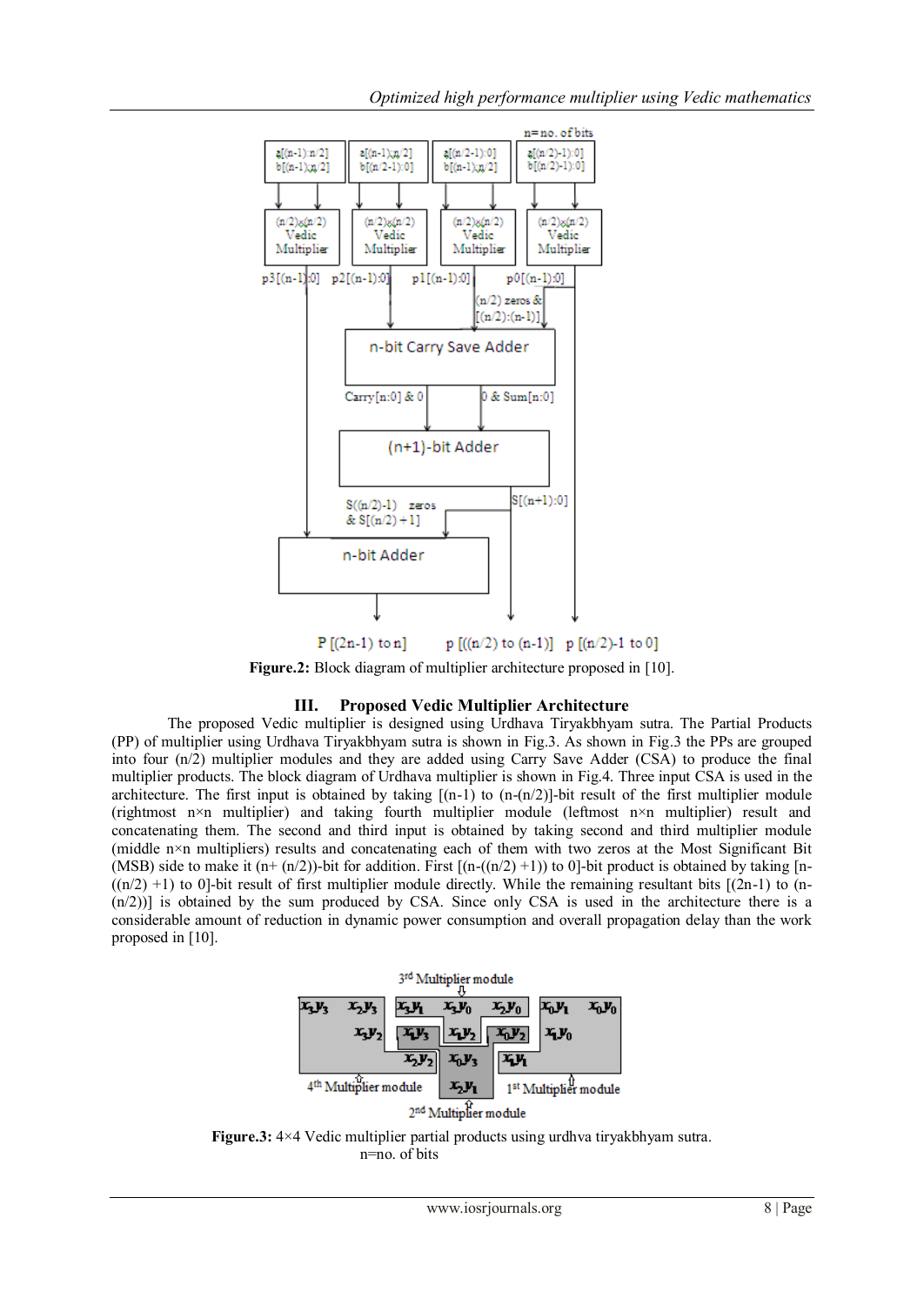

 $P[(2n-1) to (n-(n/2))]$   $P[n-((n/2),1) to$ 

**Figure.4:** Block diagram of proposed vedic multiplier architecture.

#### **IV. Results and Discussion**

Multiplier for 4-bit and 8-bit were designed for both existing [10] and optimized methods. The designed Vedic multiplier were simulated using Modelsim tool of version 6.5 for functional verification and synthesized using Cadence RTL compiler tool of version 12.10 with 180nm standard cell technology library and Xilinx tool of version 13.1 (Vertex 7 family with speed grade of -1) for dynamic power and propagation delay analysis. The simulation results for the proposed 4-bit and 8-bit Vedic squarer is shown in Fig.5 and Fig.6. Simulation results in Fig.5 and Fig.6 are shown for various possible input combinations. As shown Fig.5 'a' and 'b' are two 4-bit inputs and 'p' is the output (product of two inputs 'a' and 'b') which results in 8-bit binary number. Similarly as shown in Fig.6 'a' and 'b' are two 8-bit inputs and 'p' is the output which results in 16-bit binary number. Block diagram of 4-bit and 8-bit optimized Vedic multiplier are shown in Fig.7 and Fig.8. As shown in block diagram 'a' and 'b' are the input given to multiplier module and 'p' is output of multiplier module, 'm1', 'm2', 'm3' and 'm4' are multiplier modules and 's1'is the adder module.

The performance of the proposed multiplier design for 4-bit and 8-bit is shown in Table [1, 2, 3 and 4]. Comparison is made between the existing Vedic multiplier architecture [10] and proposed Vedic multiplier architecture. The comparison results in Table [1, 2, 3 and 4] shows that the proposed multiplier architecture not only consumes less power but also performs high speed than multiplier design in [10].

| Table 1: Synthesis Result of 4-Bit Multiplier in ASIC Flow |  |  |  |
|------------------------------------------------------------|--|--|--|
|------------------------------------------------------------|--|--|--|

| Parameters      | Propagation  | Dynamic    |
|-----------------|--------------|------------|
|                 | Delay $(ns)$ | Power (mw) |
| Existing $[10]$ | 2.694        | 0.0066     |
| Optimized       | 2.118        | 0.0067     |
| % Improvement   | 21.38        | -1.51      |

| Table 2: Synthesis Result of 8-Bit Multiplier in ASIC Flow |  |
|------------------------------------------------------------|--|
|------------------------------------------------------------|--|

| Parameters      | Propagation  | Dynamic    |
|-----------------|--------------|------------|
|                 | Delay $(ns)$ | Power (mw) |
| Existing $[10]$ | 7.254        | 0.0473     |
| Optimized       | 4.826        | 0.0445     |
| % Improvement   | 33 47        | 591        |

**Table 3:** Synthesis Result of 4-Bit Multiplier in FPGA Flow

| Parameters      | Propagation  | Dynamic    |
|-----------------|--------------|------------|
|                 | Delay $(ns)$ | Power (mw) |
| Existing $[10]$ | 5.445        | 5.12       |
| Optimized       | 5.118        |            |
| % Improvement   | 0.00         |            |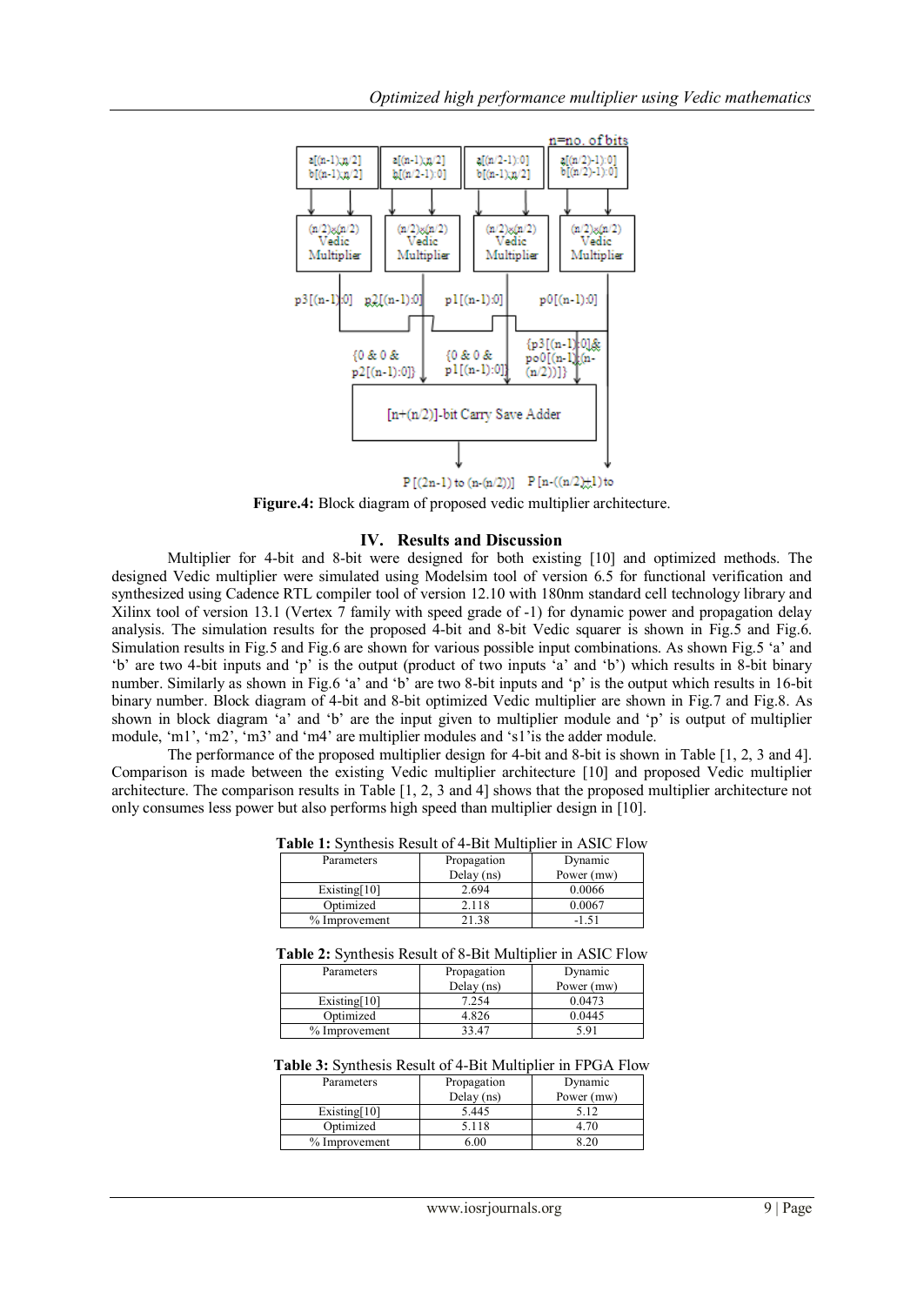| Parameters      | Propagation  | Dynamic    |
|-----------------|--------------|------------|
|                 | Delay $(ns)$ | Power (mw) |
| Existing $[10]$ | 11.351       | 14.40      |
| Optimized       | 9.022        | 12.84      |
| % Improvement   | 20.51        | 10.83      |

*Optimized high performance multiplier using Vedic mathematics*

| <b>Messages</b>                                   |          |              |            |          |           |
|---------------------------------------------------|----------|--------------|------------|----------|-----------|
| $\Box \leftrightarrow$ /opmultiplier4_bitstr_tb/a | 1110     | <b>HOO1.</b> | 10100      | 10101    | 10110     |
| ■→ /opmultiplier4_bitstr_tb/b                     | 1111     | 1000         |            |          |           |
| D- / /opmultiplier4_bitstr_tb/p                   | 11010010 | 00011000     | 100 100000 | 00101000 | 100110000 |

**Table 4:** Synthesis Result of 8-Bit Multiplier in FPGA Flow

**Figure.5:** Simulation results of 4-bit vedic multiplier.

| Messages                                                                                                                                                                                                                       |          |                  |  |                   |  |  |
|--------------------------------------------------------------------------------------------------------------------------------------------------------------------------------------------------------------------------------|----------|------------------|--|-------------------|--|--|
| proposed to the pitch of the set of the set of the set of the set of the set of the set of the set of the set of the set of the set of the set of the set of the set of the set of the set of the set of the set of the set of |          | 10000011         |  | 110000100         |  |  |
| $\Box \rightarrow \Diamond$ /opmultiplier8_bitstr_tb/b 111111111                                                                                                                                                               |          | 10000100         |  |                   |  |  |
| p- /ppmultiplier8_bitstr_tb/p                                                                                                                                                                                                  | 11010000 | 0100001110001100 |  | 10100010000010000 |  |  |

**Figure.6:** Simulation results of 8-bit vedic multiplier.



**Figure.7:** Block diagram of 4-bit optimized vedic multiplier architecture.



**Figure.8:** Block diagram of 8-bit optimized vedic multiplier architecture.